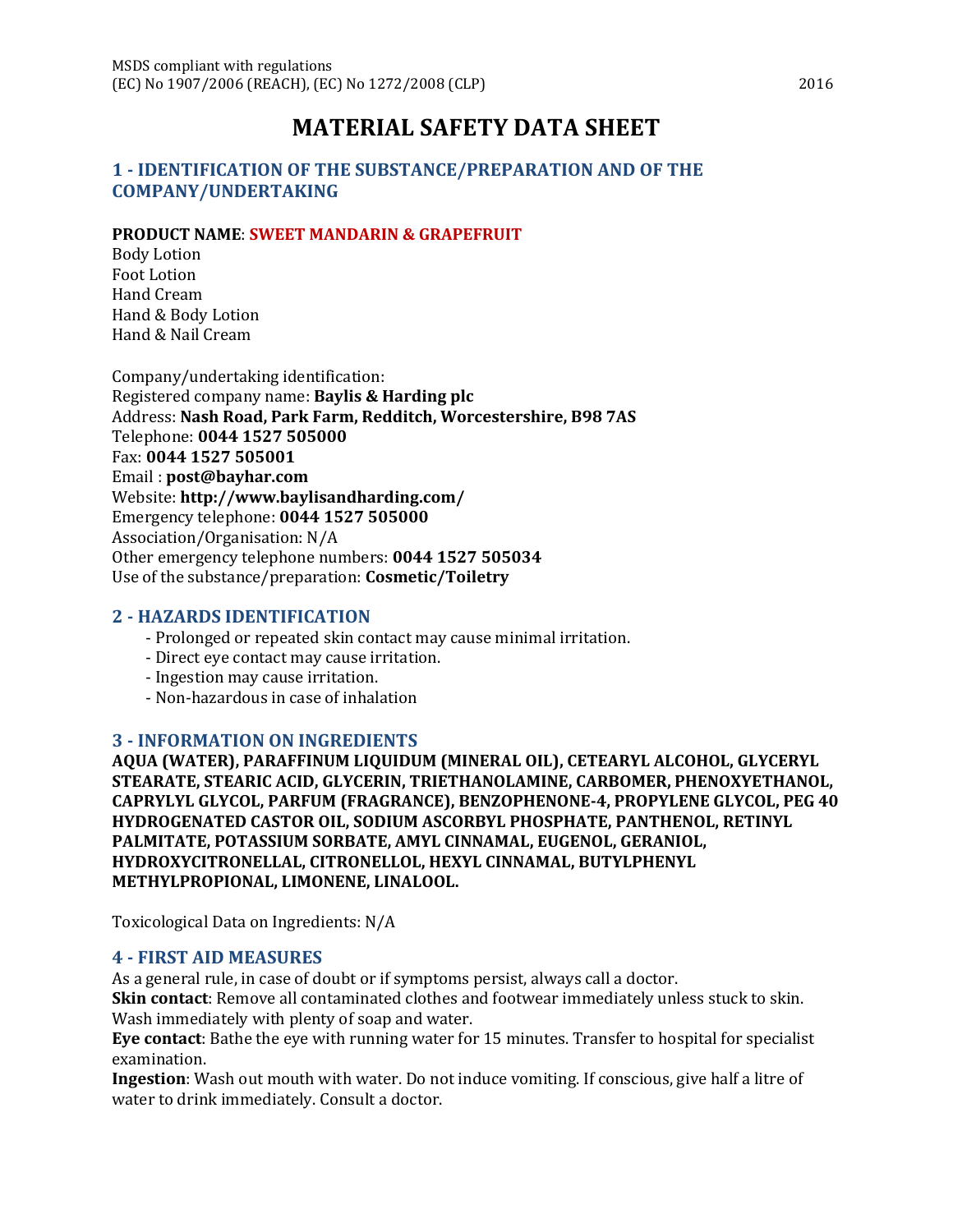**Inhalation**: Remove casualty from exposure ensuring one's own safety whilst doing so.

#### **5 - FIRE-FIGHTING MEASURES**

**Extinguishing media**: Suitable extinguishing media for the surrounding fire should be used. Use water spray to cool containers.

**Exposure hazards**: In combustion emits toxic fumes.

**Protection of fire-fighters**: Wear self-contained breathing apparatus. Wear protective clothing to prevent contact with skin and eyes.

#### **6 - ACCIDENTAL RELEASE MEASURES**

**Personal precautions**: Mark out the contaminated area with signs and prevent access to unauthorized personnel. Do not attempt to take action without suitable protective clothing - see section 8 of MSDS. Turn leaking containers leak-side up to prevent the escape of liquid.

**Environmental precautions**: Do not discharge into drains or rivers. Contain the spillage using bunding.

**Clean-up procedures**: Absorb into dry earth or sand. Transfer to a closable, labelled salvage container for disposal by an appropriate method.

## **7 - HANDLING AND STORAGE**

**Handling requirements**: Avoid direct contact with the substance. Ensure there is sufficient ventilation of the area. Avoid the formation or spread of mists in the air.

**Storage conditions**: Store in cool, well ventilated area. Keep container tightly closed. The regulations relating to storage premises apply to workshops where the product is handled.

## **8 - EXPOSURE CONTROLS/PERSONAL PROTECTION**

**Engineering measures**: Ensure there is sufficient ventilation of the area. **Respiratory protection**: Self-contained breathing apparatus must be available in case of emergency.

**Hand protection**: Protective gloves.

**Eye protection**: Tightly fitting safety goggles. Ensure eye bath is to hand.

**Skin protection**: Protective clothing.

For further information, see §11 of MSDS - Toxicological information.

| <b>CHARACTERISTIC</b>   | <b>SPECIFICATION</b> | <b>TESTING METHOD</b>         | <b>TESTING RESULT</b> |
|-------------------------|----------------------|-------------------------------|-----------------------|
| APPEARANCE              | Liquid               | Visual                        | Pass                  |
| <b>COLOUR</b>           | Cream                | Visual                        | Pass                  |
| <b>ODOUR</b>            | As standard set      | Sniff test                    | Pass                  |
| SPECIFIC GRAVITY (20°C) | 0.98                 | Hydrometer                    | 0.98                  |
| PH VALUE (20°C)         | $5.5 - 6.8$          | pH Microprocessor             | 6.11                  |
|                         |                      | <b>Bench Meter</b>            |                       |
| VISCOSITY (20°C)        | >12000               | Brookfield LV-DVE             | 15900                 |
|                         |                      | Viscometer                    |                       |
| <b>MICROBIOLOGY</b>     | <10cfu/ml            | <b>Enumeration of Aerobic</b> | <10cfu/ml             |
|                         |                      | Mesophilic Bacteria and       |                       |
|                         |                      | Detection of Yeast and        |                       |
|                         |                      | Mould                         |                       |

## **9 - PHYSICAL AND CHEMICAL PROPERTIES**

## **10 - STABILITY AND REACTIVITY**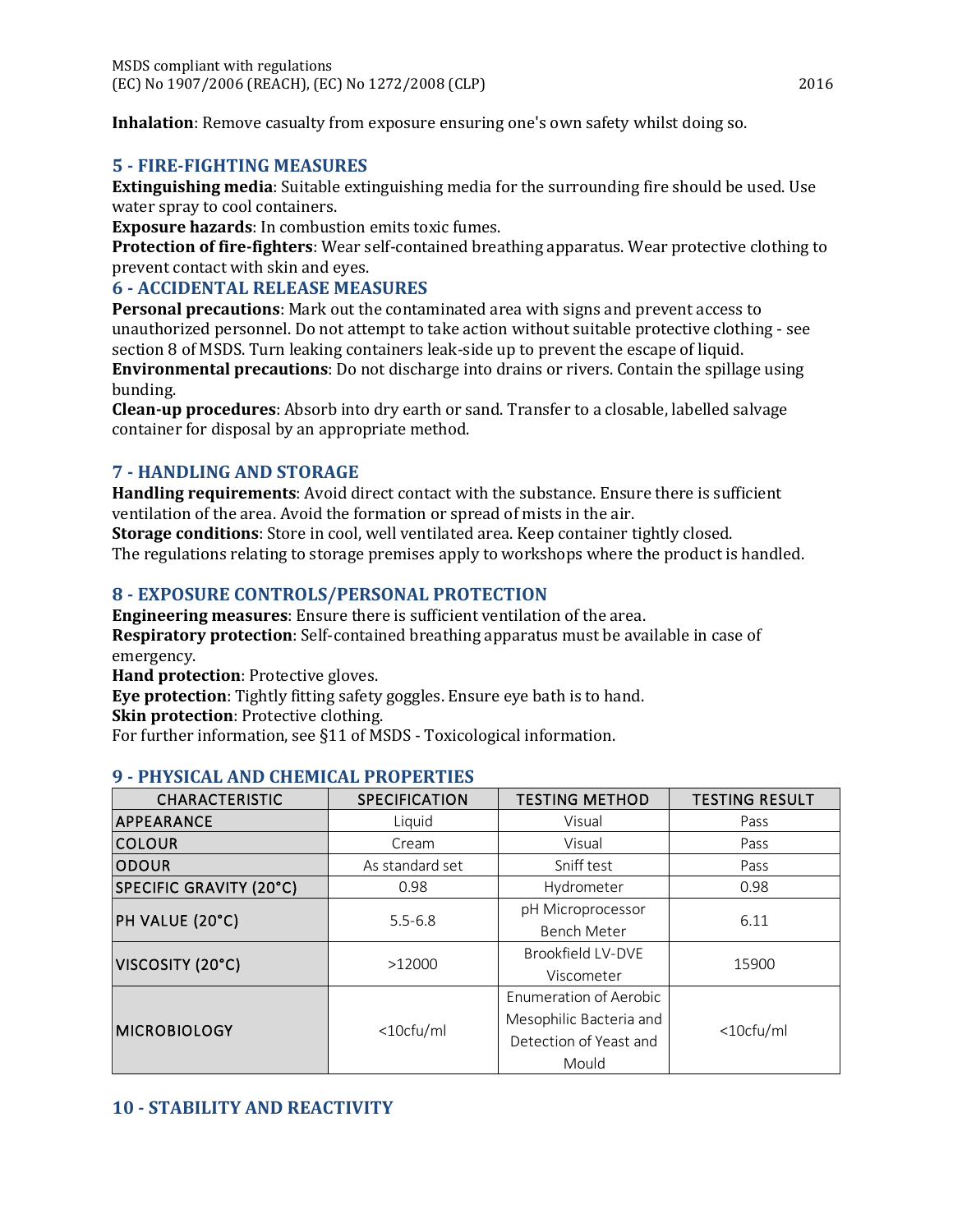The preparation is stable at the handling and storage conditions recommended per §7 of the MSDS. **Materials to avoid**: Strong oxidising agents. Strong acids. **Hazardous decomposition products**: In combustion emits toxic fumes.

#### **11 - TOXICOLOGICAL INFORMATION**

**Acute effects**: Irritating to eyes.

## **11 - TOXICOLOGICAL INFORMATION (SYMPTOMS)**

**Skin contact**: There may be irritation and redness at the site of contact.

**Eye contact**: There may be pain and redness. The eyes may water profusely. There may be severe pain. The vision may become blurred. May cause permanent damage.

**Ingestion**: There may be soreness and redness of the mouth and throat. Nausea and stomach pain may occur.

**Inhalation**: There may be irritation of the throat with a feeling of tightness in the chest.

#### **12 - ECOLOGICAL INFORMATION**

**Mobility**: Readily absorbed into soil. **Persistence and degradability**: Biodegradable. **Bioaccumulative potential**: No bioaccumulation potential. **Other adverse effects**: Negligible ecotoxicity. **Bioaccumulative potential identification**: This substance is not identified as a PBT substance.

#### **13 - DISPOSAL CONSIDERATIONS**

Waste must be disposed of in accordance with federal,state and local environmental control regulations **Waste**: this material must be disposed of as hazardous waste **Soiled packaging**: dispose of in accordance with local regulations

## **14 - TRANSPORT INFORMATION**

This product is not classified as hazardous for transport.

## **15 - REGULATORY INFORMATION**

**Hazard symbols**: Irritant.



**Risk phrases**: R36: Irritating to eyes.

#### **16 - OTHER INFORMATION**

Since the user's working conditions are not known by us, the information supplied on this material safety data sheet is based on our current level of knowledge and on national and community regulations.

The product must not be used for any purposes other than those specified under heading 1 without first obtaining written handling instructions.

It is at all times the responsibility of the user to take all necessary measures to comply with legal requirements and local regulations.